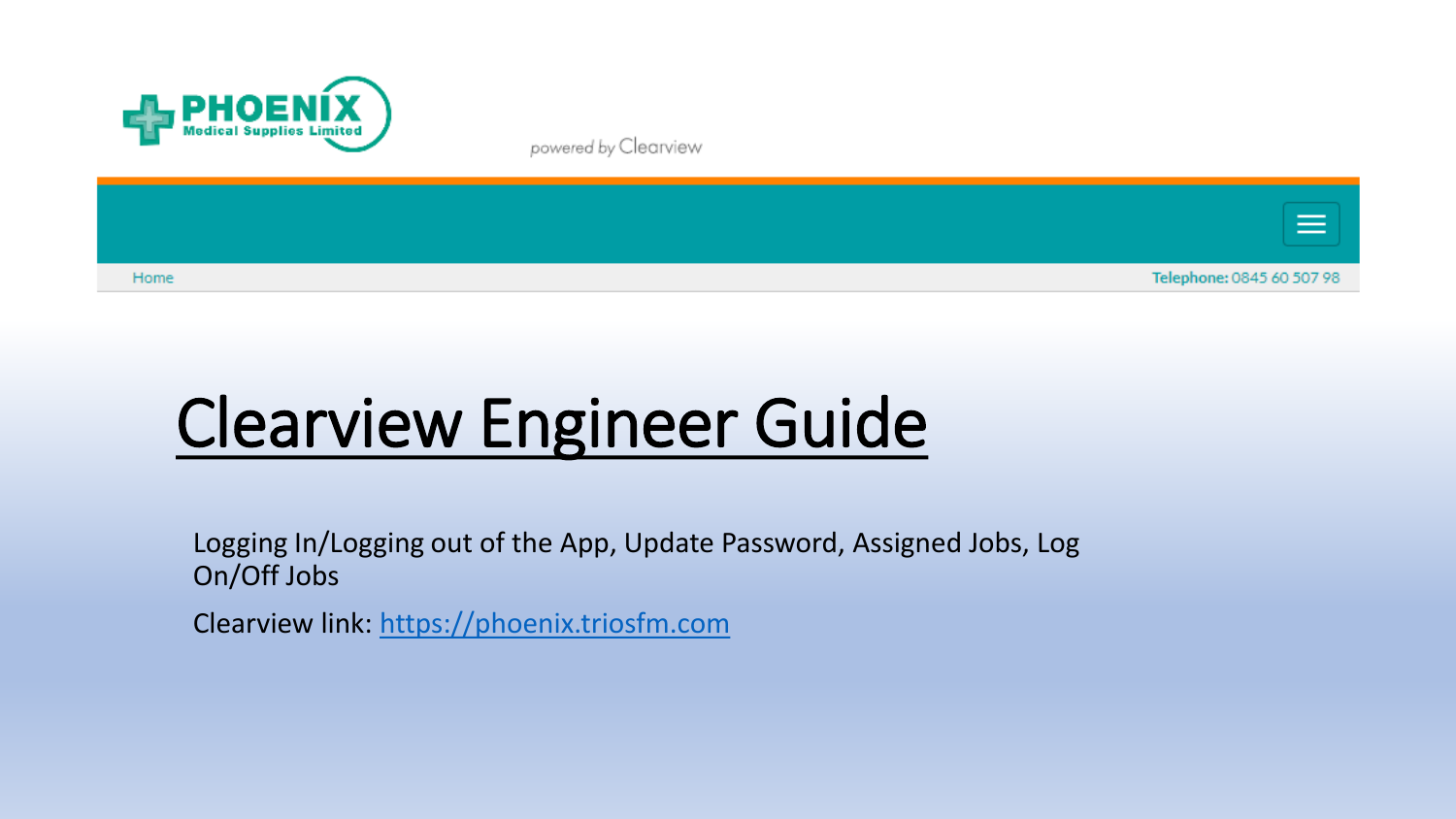

powered by Clearyjaw

| Login to the Clearview portal                                                                                         |                      |
|-----------------------------------------------------------------------------------------------------------------------|----------------------|
| Username                                                                                                              |                      |
| hwilliams1                                                                                                            |                      |
| Password                                                                                                              |                      |
|                                                                                                                       |                      |
| Forgotten Password?                                                                                                   |                      |
| This site uses cookies. To view our cookie policy please click here.<br>To view our privacy policy please click here. |                      |
| By logging into the site you agree to both documents.                                                                 |                      |
| <b>C</b> Reset Form                                                                                                   | <b>Atogin</b>        |
|                                                                                                                       |                      |
|                                                                                                                       |                      |
|                                                                                                                       |                      |
|                                                                                                                       |                      |
|                                                                                                                       | powered by Clearview |
|                                                                                                                       |                      |
|                                                                                                                       |                      |
|                                                                                                                       |                      |
| Engineer<br><b>Change Password</b>                                                                                    |                      |
| Signed in as Helen Williams1<br>D                                                                                     |                      |
|                                                                                                                       |                      |
| Home > Jobs                                                                                                           |                      |

## Log In / Log Out

Log in to the Clearview portal using the following link: <https://phoenix.triosfm.com/users/login>

Username and password will be emailed to you when set up Forgotten Password link is located on the log in screen

Click the Menu Button (3 Lines top right)

Key Symbol = Change Password

Arrow Symbol = Log Out

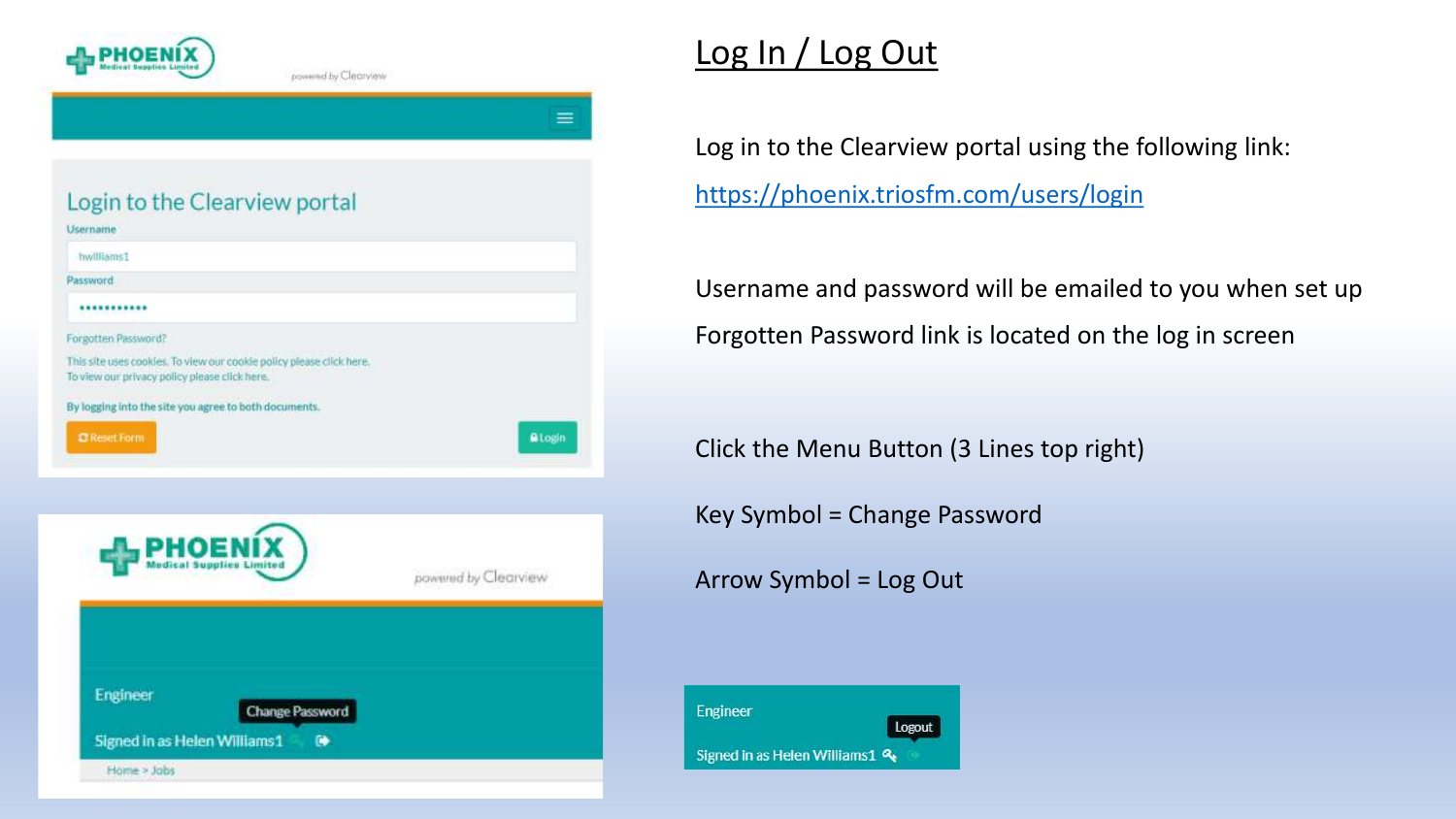### Assigned Jobs



powered by Clearview

|                                                   | $\equiv$                  |
|---------------------------------------------------|---------------------------|
| Engineer                                          | ۰                         |
| <b>Job</b>                                        |                           |
| Search                                            |                           |
| Signed in as Helen Williams 1 $Q_8$ $\rightarrow$ |                           |
| Home                                              | Telephone: 0845 60 507 98 |

- Click on the Menu button  $-3$  white lines in the top right
- Click on Engineer to bring up the Job and Search options

| Job No | <b>Site</b>                       | <b>Asset</b>                    | Logged/Due                               | <b>Priority</b> | <b>Status</b>          |
|--------|-----------------------------------|---------------------------------|------------------------------------------|-----------------|------------------------|
| 67403  | 1587<br>Marlborough Parade (1587) | Electrical<br>Internal Lighting | 02/Nov/2021, 12:21<br>11/Nov/2021, 23:59 | P4 - 7 Davs     | Accepted by Contractor |

• Click Job to show all jobs assigned to you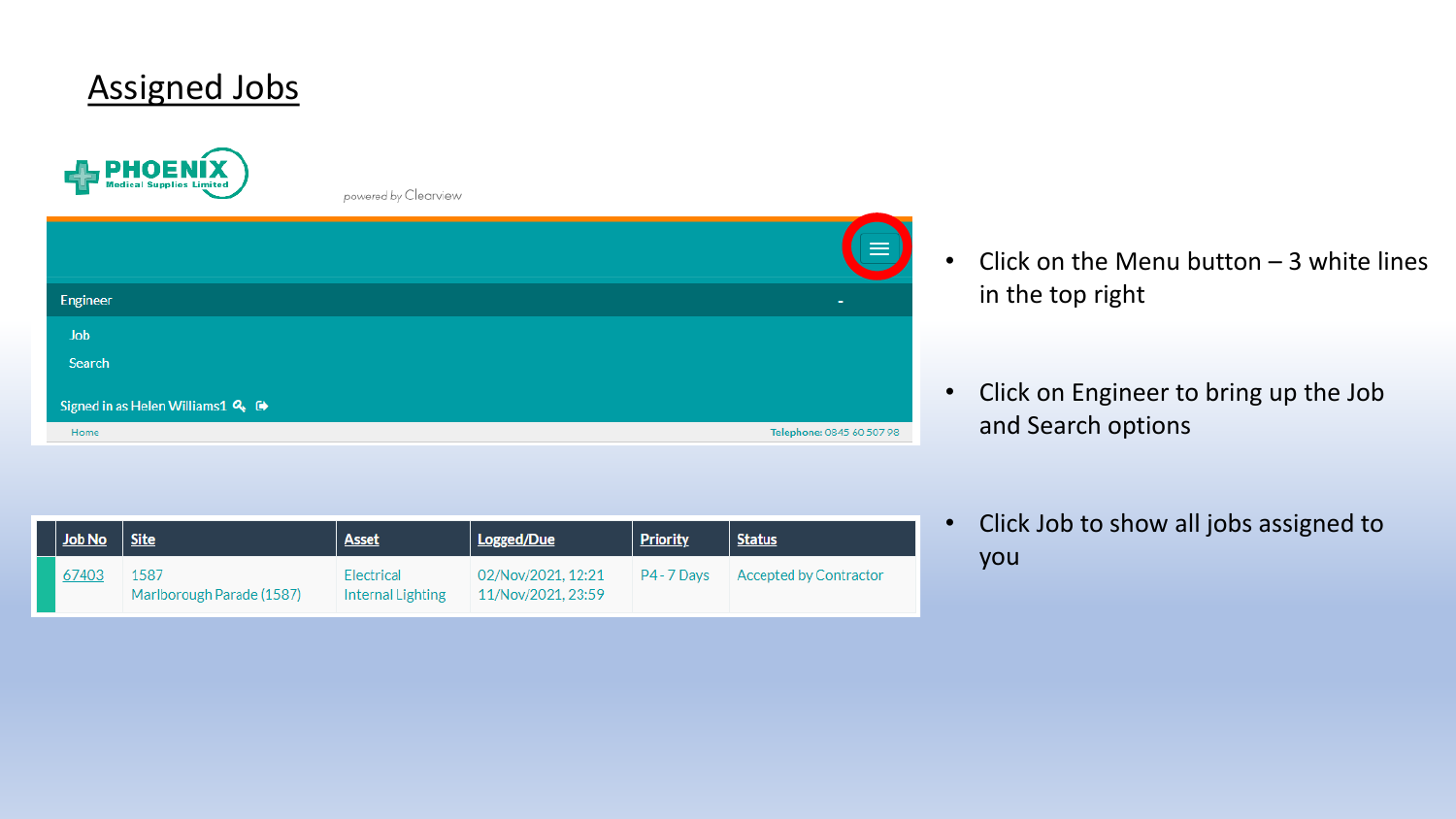### Job Details

Click on the job number to bring up full job details:

- Job reference
- Date & time job created
- Date & time job fails
- Site Address
- Asset and Asset Category
- Job Type (Reactive/Planned/Quoted Works/Recall
- Priority
- Who requested the job
- Job description
- Site access times

| $\sqrt{10b\ No}$ | Site                             | <b>Asset</b>                    | Logged/Due                               | <b>Priority</b> | <b>Status</b>          |
|------------------|----------------------------------|---------------------------------|------------------------------------------|-----------------|------------------------|
| 67403            | 587<br>Marlborough Parade (1587) | Electrical<br>Internal Lighting | 02/Nov/2021, 12:21<br>11/Nov/2021, 23:59 | P4 - 7 Days     | Accepted by Contractor |